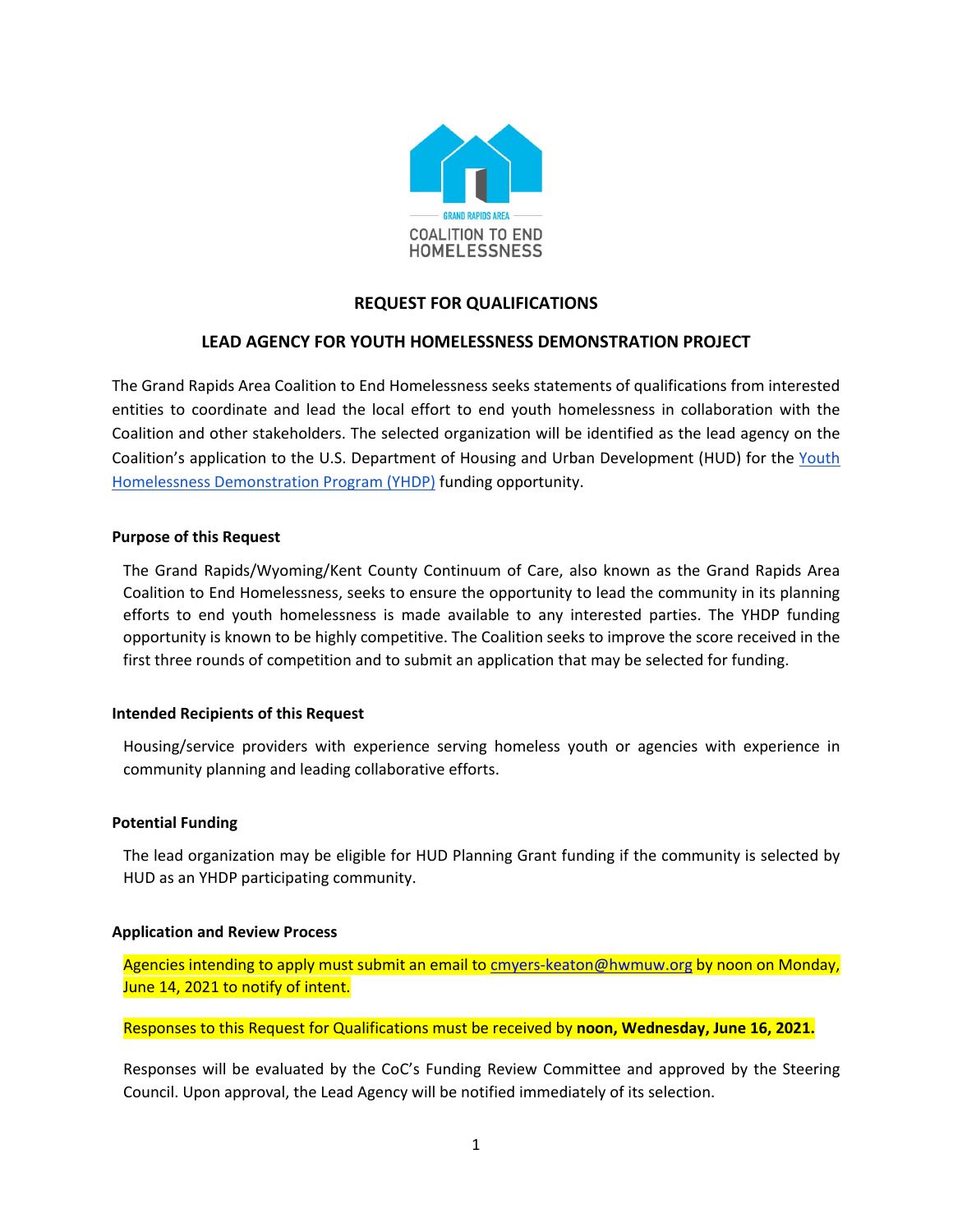#### **Scope of Lead Agency Role**

The selected Lead Agency shall lead the local effort to end youth homelessness in collaboration with the Coalition and other stakeholders. Specifically, the Lead Agency shall coordinate the development of a collaborative Coordinated Community Plan to end youth homelessness with the intent to seek HUD approval of the plan, post-award, if selected to receive a YHDP grant. Communities will have a total of 6 months to submit a Coordinated Community Plan after announcement of the selected communities.

HUD expects the following principles to be integrated in the Coordinated Community Plan, such as in the action steps or the project listings:

- **U.S. Interagency Council on Homelessness (USICH) Youth Framework and the Four Core Outcomes.**  USICH coordinates the federal response to homelessness and creating a national partnership at every level of government and with the private sector to reduce and end homelessness. The coordinated community plan must demonstrate a commitment to the principles of the USICH Youth Framework to End Youth Homelessness published in 2012 and to its four core outcomes:
	- **Stable housing includes a safe and reliable place to call home;**
	- **Permanent connections include ongoing attachments to families, communities, schools,** and other positive social networks;
	- Education/employment includes high performance in and completion of educational and training activities, especially for younger youth, and starting and maintaining adequate and stable employment, particularly for older youth; and
	- Social-emotional well-being includes the development of key competencies, attitudes, and behaviors that equip a young person to succeed across multiple domains of daily life, including school, work, relationships, and community.
- **Special Populations.** USICH, in partnership with its member agencies, has identified several special populations of youth experiencing homelessness that are particularly vulnerable in how they experience homelessness, as well as their pathways in and out of homelessness, in ways that are distinct from the general population of youth. For these particularly vulnerable and often overrepresented young people, there is a need for identification and engagement strategies, infrastructure considerations, and housing and service-delivery approaches that are responsive to their specific needs. The coordinated community plan must identify and address the local impact of homelessness on these special populations and address how the community will meet the needs of youth who identify as lesbian, gay, bisexual, transgender, and questioning (LGBTQ); youth who are gender-non-conforming; minors (under the age of 18); youth involved with juvenile justice and child welfare systems; and victims of sexual trafficking and exploitation.
- **Equity:** Research has found significant racial and ethnic disparities in rates of homelessness. Specifically, Black, Indigenous, Hispanic (non-white), and LGBTQ youth experience homelessness at disproportionately higher rates. Community efforts to prevent and end homelessness should consider and address racial inequities to successfully achieve positive outcomes for all persons experiencing homelessness. The Coordinated Community Plan must address how the community is measuring and considering racial inequities and other disparities in the risks for, and experiences of homelessness in the community, consistent with fair housing and civil rights requirements.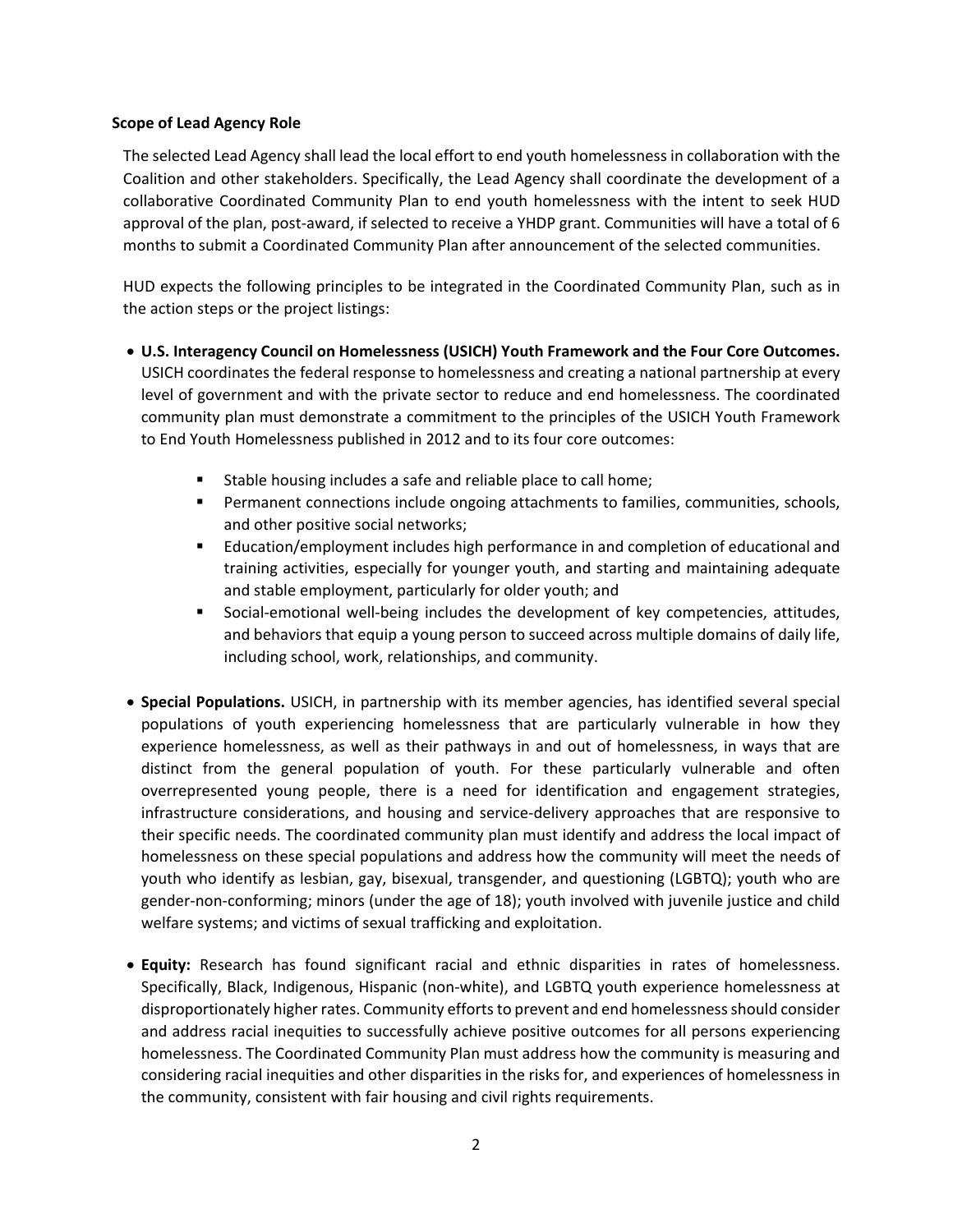- **Positive Youth Development (PYD) and Trauma Informed Care (TIC)**. Both PYD and TIC are accepted best practices in housing and service delivery for youth and include principles and service frameworks. The coordinated community plan must address how PYD and TIC will be incorporated into all aspects of the youth crisis response system, including at the system and project levels.
- **Family engagement.** HUD believes that the best diversion and intervention strategy is to engage families, whenever appropriate, through community partnerships with organizations such as child welfare agencies, schools, youth providers, and other community human services and homeless services providers. The Coordinated Community Plan must address family engagement strategies and services designed to strengthen, stabilize, and reunify families. Potential services include family counseling, conflict resolution, parenting supports, relative or kinship caregiver resources, targeted substance abuse and mental health treatment, etc.
- **Housing First:** Housing is a cornerstone for meeting a multitude of basic needs necessary for success. Young people should be provided with rapid access to safe, secure, and stable housing that meets their needs as quickly as possible, without the condition that they are 'ready' for housing. The coordinated community plan must address how all youth will be offered immediate access to safe, secure, and stable housing with no preconditions.
- **Unsheltered homelessness:** HUD estimates that 50% of youth experiencing homelessness are unsheltered. The Coordinated Community Plan must address how the projects will address and decrease unsheltered youth homelessness in the community.
- **Youth choice:** The capacity for self-determination may be a critical factor in obtaining many positive outcomes for Transition Age Youth, and is closely related to the principles of PYD. Consistent with federal youth policy, allowing youth to exercise self-determination is a youth centered approach that values youths' expressed needs, self-awareness, and community knowledge. This youth centered approach emphasizes youth choice in terms of the kind of housing youth need and the extent and nature of supports and services they access and presents alternative options for youth who avoid programs with barriers like sobriety or abstinence. The coordinated community plan must address how youth choice will be integrated into all aspects of the youth crisis response system.
- **Individualized and client-driven supports:** The Coordinated Community Plan must acknowledge that the needs of the young people to be served will be unique. Housing and support packages that help prevent and end homelessness among youth must recognize and respond to individual differences across individuals to serve them appropriately and efficiently. Communities must design the system flexibly to accommodate individuals with both high and low service needs, as well as the need for short-term or long-term supports. The coordinated community plan must address how the youth crisis response system will provide individualized and client-driven supports.
- **Social and community integration:** The goal of youth homelessness services should be a successful transition to adulthood, including the successful integration into a community as a positive contributing community member. To accomplish this requires the community to provide socially supportive engagement and the opportunity for youth to participate in meaningful community activities.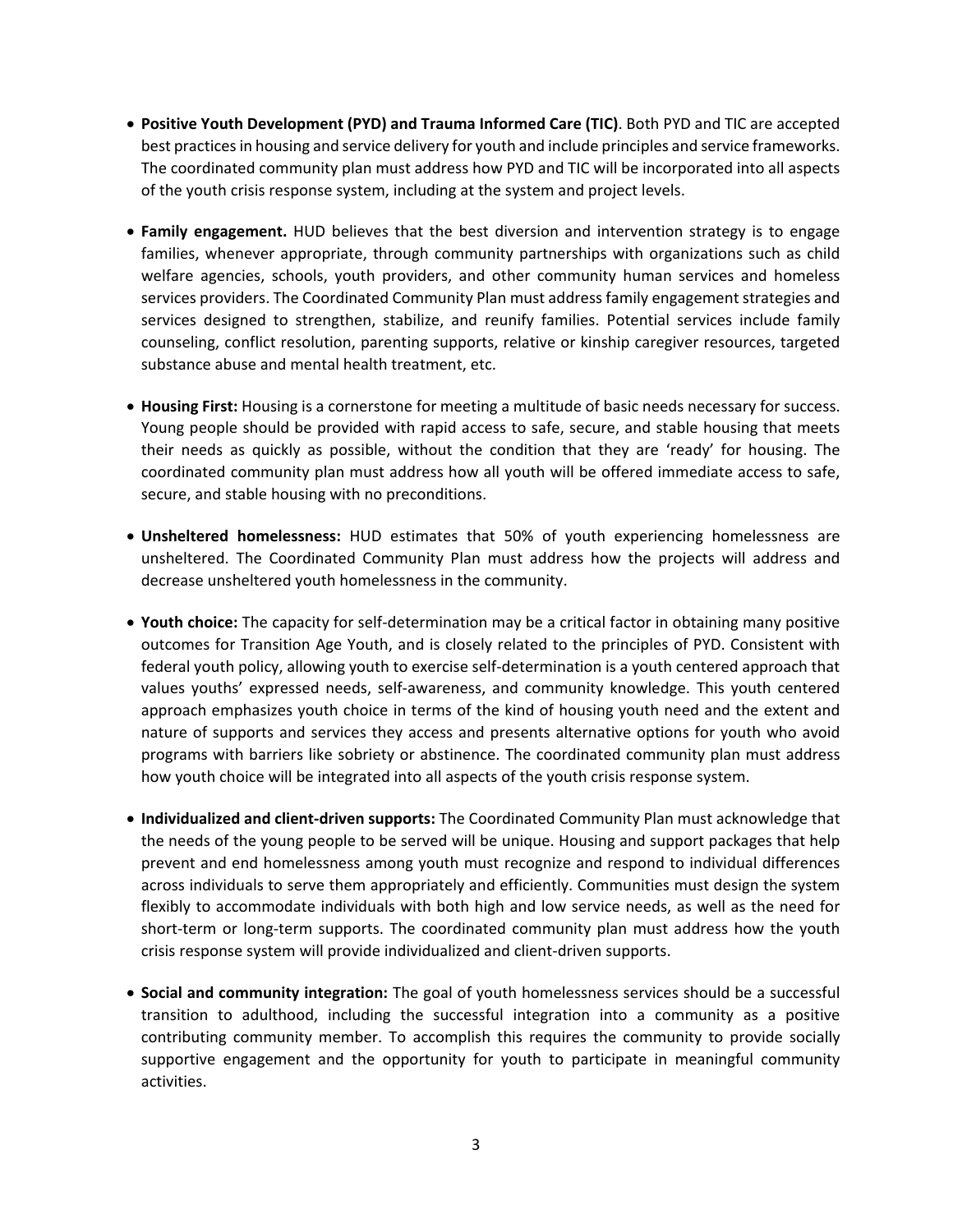• **Coordinated entry:** Coordinated entry processes are necessary components of a high functioning crisis response system and must be developed intentionally to incorporate youth. The Coordinated Community Plan must address how the CoC will ensure that the coordinated entry process is youthappropriate.

### **Threshold Requirements of Lead Agency**

The selected lead agency will be required to meet all statutory and regulatory requirements of the McKinney-Vento Homeless Assistance Act and 24 CFR part 578, as referenced in Appendix A. The agency must also have the capacity to manage finances in compliance with HUD funding requirements if a planning grant is awarded to the lead agency. Refer t[o](https://www.hud.gov/sites/dfiles/CPD/documents/Appendix-A.pdf) [Appendix](https://www.hud.gov/sites/dfiles/CPD/documents/Appendix-A.pdf) A of the YHDP Notice of Funding Opportunity (NOFO) for additional information.

### **How to Apply**

Responses must include the following information:

- i. Organization Name
- ii. Describe organizational structure and financial resource/staff capacity to support the development of a Coordinated Community Plan to prevent and end youth homelessness as outlined in the YHDP NOFO. Provide the name and title of the person that will serve as the main point of contact if selected as lead agency.
- iii. Describe the organization's financial capacity to support a planning grant, including the ability to provide matching funds of 25%, as required by HUD, if the lead agency applies for planning grant dollars.
- iv. Describe the organization's plan, ability, and experience to build collaboration among partners and facilitate community-wide conversations regarding youth homelessness.
- v. Describe the organization's experience with and ability to support/achieve the HUD principles outlined above that are to be incorporated in the Coordinated Community Plan. Include reference to all principles.
- vi. Provide the organization's history of involvement with the CoC's Youth Committee and Youth Action Board. If there has been little or no previous involvement, describe ability to become involved and actively engaged in those spaces
- vii. Describe how the organization will partner with the CoC and its Youth Action Board and Youth Committee to prepare and submit both the application to the NOFO and the Coordinated Community Plan, if selected as a YHDP recipient. Refer to the [CoC's Governance Charter](https://endhomelessnesskent.org/wp-content/uploads/2020/10/2020-CoCGovCharter.pdf) for additional information.
- viii. Describe the organization's experience with and approach to conflict resolution and ability to navigate and/or facilitate potentially difficult conversations among partner agencies.
- ix. Describe experience with youth homelessness in the community.

#### **Directions for Submission**

Responses shall be sent as high importance to [cmyers-keaton@hwmuw.org](mailto:cmyers-keaton@hwmuw.org) by **noon, Wednesday, June 16, 2021** with subject line, "YHDP Lead Agency Proposal."